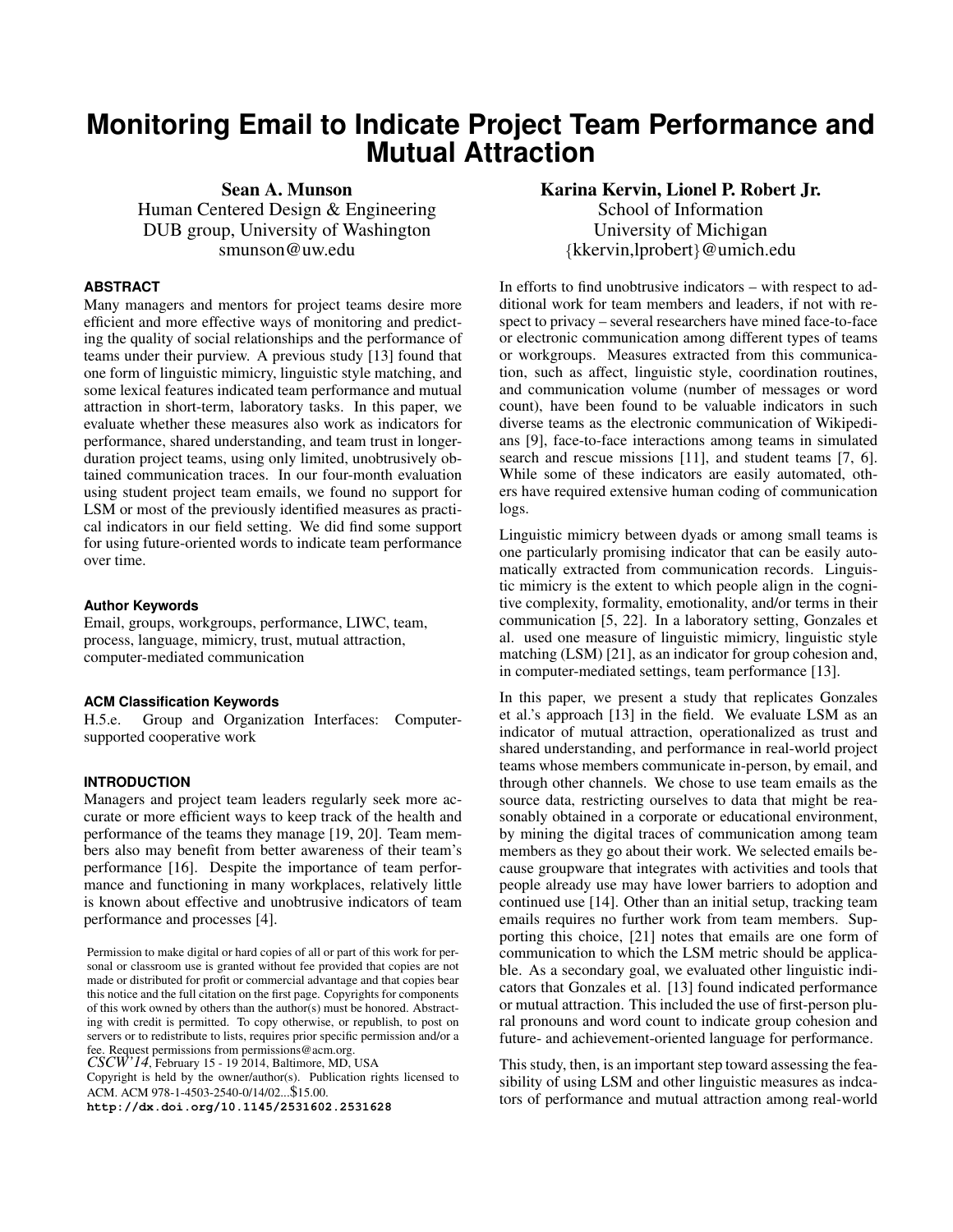project teams. In our setting and with our collected data, we did not find that linguistic mimicry was an indicator of team trust, shared understanding, or team performance. Of the other indicators evaluated, we found only the proportion of future-oriented words to be indicative of performance and none to be indicators of team trust or shared understanding.

In the remainder of this paper, we present additional background on linguistic mimicry and the particular measure, Linguistic Style Matching (LSM), that [\[13\]](#page-6-0) and we used, the details of our study design, our analysis, and details of our results. We then discuss the implications of these findings and conclude with ideas for future work.

# **RELATED WORK AND MOTIVATION**

Previously, linguistic mimicry has been used as an indicator for team performance [\[13,](#page-6-0) [32\]](#page-7-0), group cohesion [\[13\]](#page-6-0), and trust [\[29\]](#page-7-1). Niederhoffer and Pennebaker propose one measure of similarity in text, Linguistic Style Matching (LSM), based on conversation participants' use of function ("contentfree") words, such as adverbs, articles, auxiliary verbs, conjunctions, negations, prepositions, pronouns, and quantifiers [\[21\]](#page-6-11). Function words occur frequently and are contextindependent, so similarity in the use of these words may be a better indicator of convergence in conversation style than similarity in use of words that are task-specific. For example, if project teams are working in different domains, their use of task-specific words may vary from project to project, but function words will be present across all communication. Similarly, function words will be present regardless of whether teams are communicating to socialize or to accomplish work [\[13\]](#page-6-0), and so this measure can be used across messages in which participants are catching up about the weekend, planning a bonding happy hour, planning tasks for an upcoming deliverable, or sharing thoughts about the content of that deliverable.

In a short-duration lab experiment, Gonzales et al. found that groups' LSM scores were correlated with self-reported measures of group cohesion in both face-to-face (FTF) and computer mediated (CMC) contexts and are correlated with performance in the FTF, but not the CMC, context [\[13\]](#page-6-0). In the same study, Gonzales et al. also found a positive correlation between future-oriented words and performance, a negative correlation between achievement oriented words and performance, a positive correlation between word count and team cohesiveness, and a negative relationship between use of firstperson plural pronouns and team cohesiveness. While this work is promising, we were curious if we could reproduce these results in a setting that is more authentic for many types of collaboration: longer-duration, real-world tasks in which participants communicate across diverse media, only some of which is unobtrusively observable.

We are not the first to study the application of the LSM measure to real-world settings or tasks. LSM, alongside other measurements, has been used to provide real-time feedback that has improved the performance of poorly functioning classroom teams [\[31\]](#page-7-2). In another context, higher LSM between hostage takers and hostage negotiators has been found to be correlated with successful outcomes [\[32\]](#page-7-0).

In this study, we evaluated the potential of LSM as an indicator of team performance, team trust, and shared understanding in project teams whose members communicate in-person, by email, and through other channels. We further restricted ourselves to data that might be reasonably obtained in a corporate or educational environment, simply by mining the digital traces of communication among team members as they go about their work. Prior work has shown that mining online discussion patterns can indicate students' performance and retention [\[6\]](#page-6-8). Unlike [\[6\]](#page-6-8), however, we study communication only among project group members and analyze the content of that communication, rather than the network of communication among an entire class of students. Our outcomes are also at the group, rather than individual, level.

We sought to replicate Gonzales et al.'s study of LSM [\[13\]](#page-6-0) among teams working on longer-term projects with greater authenticity to the workplace. We also wanted to be able to distinguish between two forms of cohesiveness, or mutual attraction, among teams: shared understanding and team trust. Thus, we designed a study to test the following hypotheses about LSM's value as an indicator:

- H1a. Higher LSM will correlate to greater team trust.
- H1b. Higher LSM will correlate to greater team shared understanding.
- H2. Higher LSM will correlate to greater team performance on class assignments.

We also developed hypotheses based on the other linguistic indicators identified by Gonzales et al. [\[13\]](#page-6-0), again dividing team cohesiveness into team trust and shared understanding:

- H3a. A lower proportion of first-person plural pronouns will correlate with greater team trust.
- H3b. A lower proportion of first-person plural pronouns will correlate with greater shared understanding.
- H4a. Greater word count overall will correlate with greater team trust.
- H4b. Greater word count overall will correlate with greater shared understanding.
- H5. A higher proportion of future-oriented words will correlate with higher performance.
- H6. A higher proportion of achievement-oriented words will correlate with lower performance.

If these hypotheses were to be supported – indicating that [\[13\]](#page-6-0)'s measures work for longer-term communication routines in complex teams – these indicators could be useful for efforts to build dashboards that give managers, mentors, teams, and team members visibility of and feedback on their performance, processes, and communication styles (e.g., [\[15,](#page-6-13) [3\]](#page-6-14)). Such dashboards have historically been more limited to providing feedback on specific, shorter-duration interactions, even when used among longer term project teams (e.g., [\[10,](#page-6-15) [18,](#page-6-16) [31\]](#page-7-2)).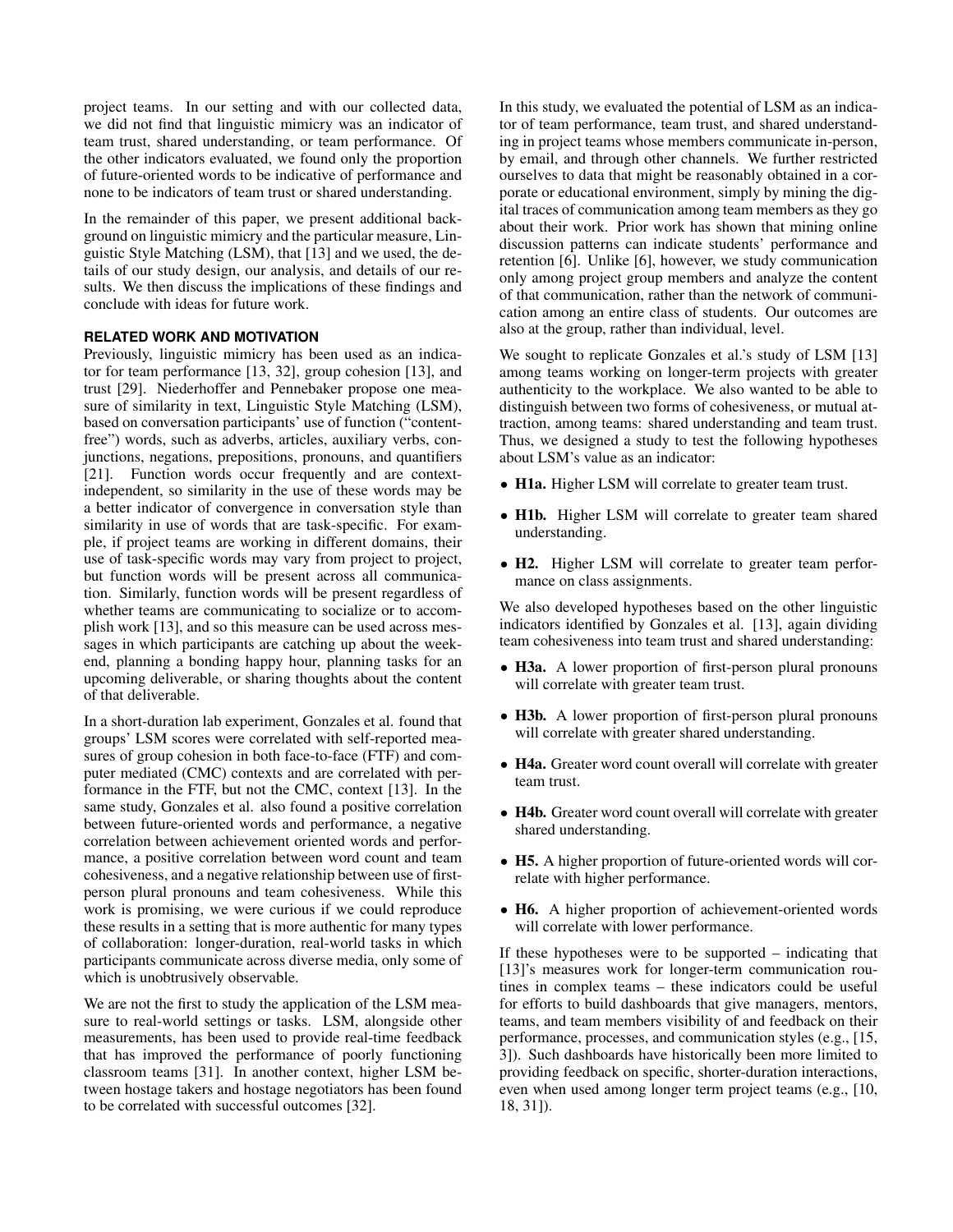#### **STUDY DESIGN**

We chose to evaluate LSM's ability to indicate team performance, trust, and shared understanding among groups in an introductory masters-level course at the University of Michigan School of Information. In this course, students are assigned to groups of four to six students (in one team, three) to work on a semester-long project. Each project team is assigned to an external client who has an information-centric process. Each team is tasked with interviewing client stakeholders, identifying themes in the interview data, modeling the client's process, and providing recommendations to improve the client's process.

The selection of this site and context was advantageous for several reasons. First, each team worked on an authentic project, yet each project was bounded in time to one semester. Each project team earned several grades over the course of the semester, including a final report grade, which could be used as performance measures.

At the beginning of the Fall 2012 semester, we introduced the study to teams during a class session. Afterwards, they had the opportunity to review the informed consent materials and decide whether to participate. Each participating project team created a group mailing list and was instructed to add a unique email address, supplied by the research team, as a subscriber to this list. Email sent to that address would be accessed by our data analysis scripts. Students were asked to carbon-copy that address on any email communication they sent off-list, including communication between individuals on the team. Researchers and instructors informed the students that the instructors would never have access to the email sent to this address, and that copying this list on email between team members would earn students one point of extra credit in the course.

There were 44 project teams in this course. 30 project teams, including a total of 137 subjects, participated in this study. One of these teams did not continue automated email address in their communication after the second week, and so they are excluded from the data analysis and result. Additionally, in two further teams, only one or two team members appeared to reliably use the automated email address in their communication (with less than four emails from some team members), so we excluded those teams as well. This left 27 project teams and a total of 124 students (50 men and 74 women). Most teams were gender-balanced or approximately gender-balanced, but two teams were all-female, two teams were 75% female, and two teams were 25% female. From these 27 teams, we collected and analyzed 6993 emails (after excluding automated messages, messages from the team's clients, and messages from instructors), an average of 259 emails per team. We were unable to collect emails that team members sent to each other individually rather than by using the distribution list. Typically, email collection began late in the second week or early in the third week of the semester.

We were also concerned that there may be a self-selection confound in this study: perhaps deciding to participate in the study in a timely manner was indicative of a well-functioning team, which would mean that our data did not include LSM

scores from low-performing teams. To check for this confound, we compared the course grades from participating teams to the grades for teams not participating and found no differences in either the mean or distribution of scores.

## **Measures**

Our analysis was conducted at the team level, using demographics of the teams, the emails to the distribution list, a survey that included measures of trust and shared understanding, and their assignment grades. Participants completed surveys individually. We distributed the survey electronically after the end of the semester; students had received their final grades by the time they took the survey.

#### *Linguistic Mimicry*

In addition to our focus on real–world, 14-week semester– long projects, a notable difference from Gonzales et al.'s study is that they used transcripts of synchronous communication as an input in both the CMC and FTF conditions, while we use asynchronous communication (email) as the input. The emails were analyzed according to the LSM approach described in [\[13\]](#page-6-0). To summarize, Gonzales et al. input transcripts of interactions (in our case, emails) into the Linguistic Inquiry and Word Count (LIWC) language analysis tool [\[23\]](#page-6-17), which is capable of outputting word counts for specific categories of words, including function words. LIWC is used to measure the frequency with which each group member uses nine types of function words: auxiliary verbs (e.g., can, has, am), articles (e.g., a, an, the), personal pronouns (e.g., her, I, we, they, you), indefinite pronouns (e.g., anyone, someone, others), prepositions (e.g., about, at, unless, till), negations (e.g., not, never, nor, nowhere, without), conjunctions (e.g. also, though, but, while), and quantifiers (e.g., all, besides, best, worst, some). For each of the nine categories  $c$ , the percentage of an individual n's total words  $(p_{c,n})$  was calculated, as well as the percentage of the group's total words  $(p_{Gc})$ . This allows the calculation of an individual's similarity against the group, per word category, as

$$
LSM_{c,n} = 1 - \frac{|p_{c,n} - p_{Gc}|}{p_{c,n} + p_{Gc}}
$$

The group  $G$ 's average for category  $c$  is the average of the individual scores:

$$
LSM_{Gc} = \frac{\sum_{n \in G}LSM_{c,n}}{|G|}
$$

And the LSM across the nine categories is simply:

$$
LSM_G = \frac{\sum_{c=1}^{9}LSM_{Gc}}{9}
$$

Moving from face-to-face or computer mediated chats to emails required deciding which text to input into this analysis process. We excluded automated emails sent from collaboration tools (e.g., Google Docs or the University's course management system), emails sent from the client organization, and emails sent from the instruction team. Within each email, we excluded quoted reply text and signature lines. Emails sent after the last assignment was due were excluded.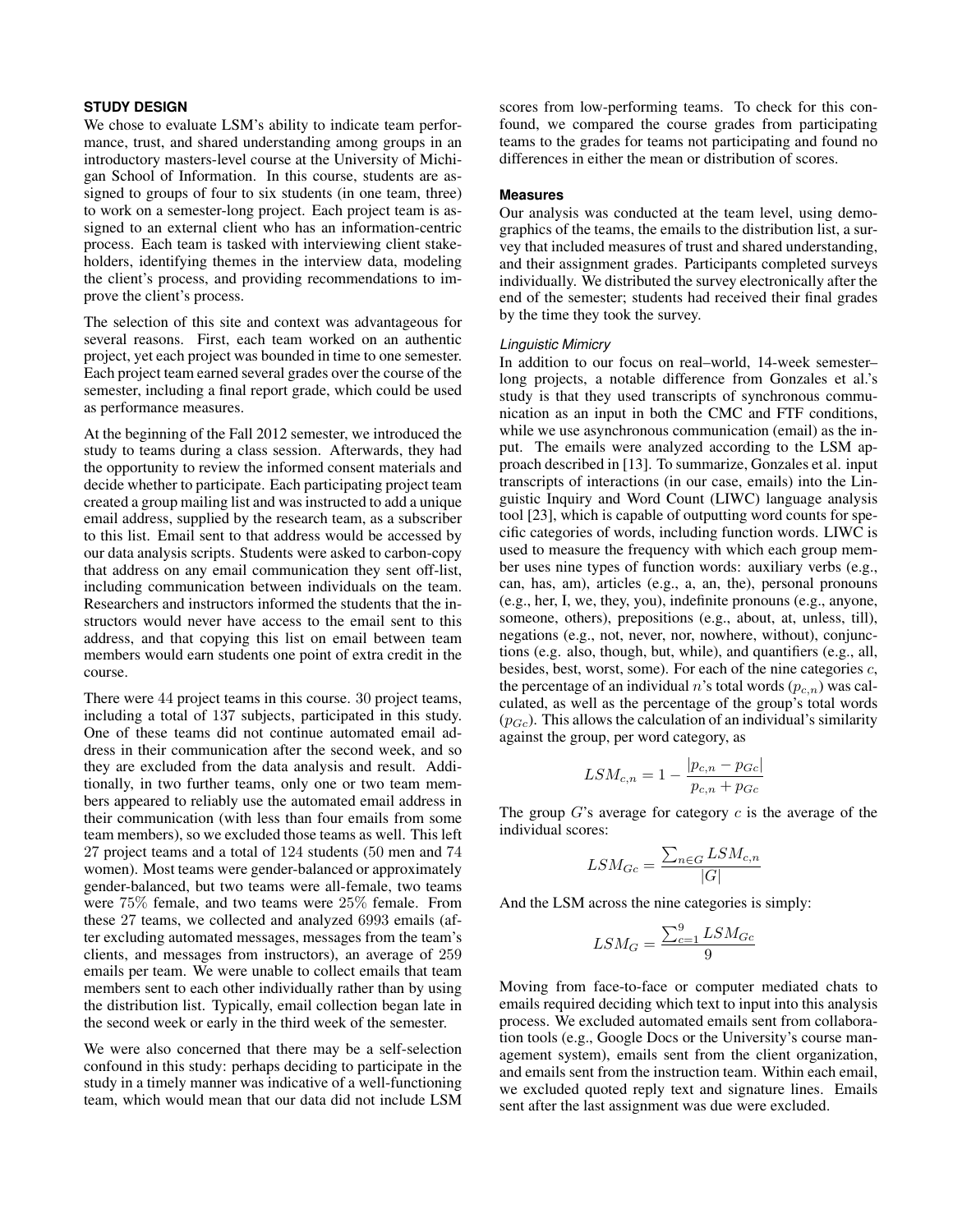#### *Mutual Attraction*

To measure team cohesion, prior researchers [\[13,](#page-6-0) [31\]](#page-7-2) have used the Interaction Rating Questionnaire (IRQ). The IRQ was developed for experiments studying linguistic style matching [\[21\]](#page-6-11) in specific, temporally-bounded interactions (e.g., a chat). Because we were assessing interactions over the course of a semester, we did not feel the IRQ was the most appropriate measure for our study.

We instead looked to other measures of team cohesion or mutual attraction. We also wanted to be able to distinguish which components of mutual attraction LSM indicates. LSM is thought to be a useful indicator in part because mimicry represents improved shared understanding [\[12,](#page-6-18) [13\]](#page-6-0). Researchers have also commonly used team trust as a measure of mutual attraction [\[26,](#page-7-3) [27\]](#page-7-4), and it has been found to be a primary factor in team cohesion [\[8\]](#page-6-19). Thus, we chose to include short measures for team trust and shared understanding in the survey. We selected:

- Team Trust: four items from Simons and Peterson [\[30\]](#page-7-5).
- Shared Understanding: five items from Ko, Kirsch, and King [\[17\]](#page-6-20).

We had also intended for the survey to include a three item measure of team cohesion, not differentiated as team trust and shared understanding. A survey configuration error prevented these questions from being displayed.

We also added disposition to trust as a control variable for use in models indicating trust. This was based on a six-item measure from Schoorman, Mayer, and Davis [\[28\]](#page-7-6).

#### *Task Performance*

To measure task performance, we collected the team's grades on each of the four group assignments on which there was variance in grading (i.e., not the assignments that were simply credit/no credit). These assignments included a model of the process the team was studying, an affinity diagram and walkthrough, a final presentation, and a final report. All analyses were conducted without including the extra credit received for participation in this study.

#### **RESULTS**

In all of the following analyses, we controlled for group size and sex (measured as percentage of the team who was male), which were also control variables in [\[13\]](#page-6-0). Because grades and instruction were determined in part by the teaching assistant who taught the team's course section, we evaluated whether we should control for each team's assigned teaching assistant. After finding no differences in the distributions of grades between teaching assistants, we elected to drop this control variable out of concern that its inclusion (there were six teaching assistants and thus five dummy variables) would lead to overfitting of the models.

#### **Linguistic Style Matching**

We evaluated LSM as an indicator for both mutual attraction and team performance. Teams' LSMs varied from 0.822 to 0.94 ( $\mu = 0.90$ , median = 0.90).

#### *H1. Mutual attraction*

Based on Gonzales et al.'s findings, we expected to find that LSM was indicative of the two measures for mutual attraction we collected: shared understanding and team trust. We constructed OLS regression models with shared understanding and trust as dependent variables and our control variables and LSM as the independent variables. As one would expect, a greater disposition to trust indicated higher reported trust among teams ( $\beta = 0.79$  ( $p < 0.001$ );  $F = 3.854$  ( $p < 0.05$ ) adjusted  $R^2 = 0.26$ ), and so we also included disposition to trust as a control variable in our model for LSM based on team trust.

LSM was not a statistically significant indicator for either shared understanding or team trust, and observed effects were in the opposite direction of what was hypothesized. Thus, we did not find support for H1a or H1b.

#### *H2. Performance*

We next assessed whether a group's LSM score is indicative of their overall performance. We operationalized each group's performance as the overall score of all of the group's assignments  $(p_{overall})$ , weighted according to how course grades were determined. Participating teams' overall scores varied between 48.2 and 53.1 ( $\mu = 50.8$ , stdev= 1.3); the maximum possible was 55). We constructed OLS linear regression models for performance as a function of the LSM score, controlling for team size and sex. LSM was not a significant indicator of performance in either of these models. Furthermore, the observed effect of a 0.01 increase in LSM was −0.04 (95% confidence interval: −0.27 to 0.18).

#### **Other Linguistic Indicators**

We then tested the other linguistic indicators that Gonzales et al. [\[13\]](#page-6-0) identified for cohesion and performance.

We first tested the indicators [\[13\]](#page-6-0) identified for cohesion. We generated separate OLS models that indicated shared understanding and team trust based on word count, word count per person (since our teams varied in size), and proportion of first person plural pronouns. There did not appear to be effects of any meaningful size and none were statistically significant, and so we find no support for hypotheses H3a, H3b, H4a, or H4b.

We then tested the indicators that Gonzales et al. [\[13\]](#page-6-0) identified for team performance. In their study, a higher proportion of achievement words negatively indicated performance and that a higher proportion of future-oriented words positively indicated performance.

Among the teams in our study, the proportion of futureoriented words was a positive indicator for the overall score (Table [1\)](#page-4-0). A 1% increase in use of future-oriented words would correspond to a 1.6 point increase in overall score (95% confidence interval: 0.5 - 2.25 points). We also checked this effect on each of the assignments that comprise the overall score. It was a positive indicator for the modeling assignment (A1) and affinity diagram and walkthrough grades (A2). It was not an indicator for scores on the final report (A3)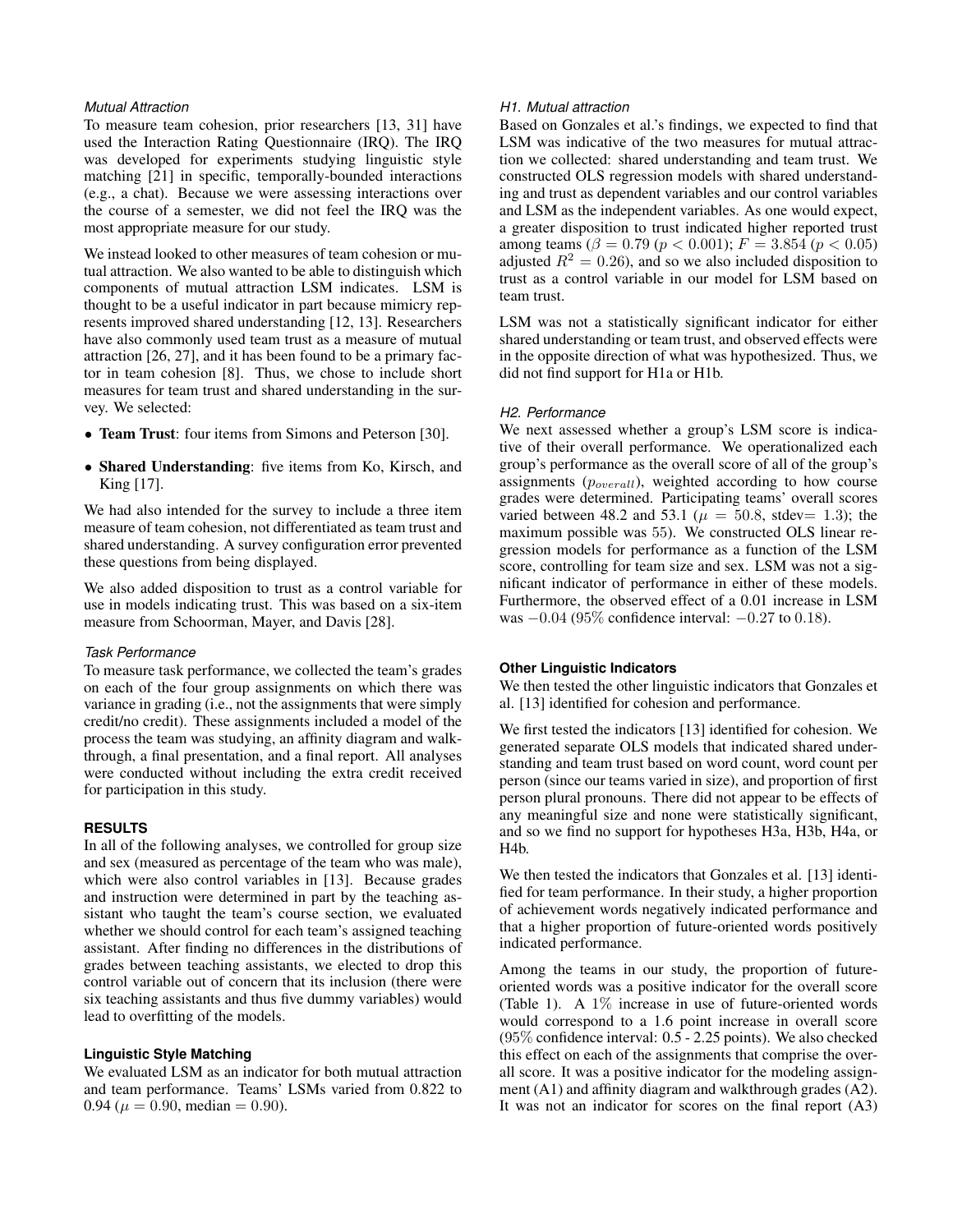|                                                                                                    | D <sub>overall</sub> |      |      | $S_{A1}$  |        |            | $S_{A2}$ |      |                                   | S <sub>A3</sub> |           |      | $S_{A4}$           |     |           |
|----------------------------------------------------------------------------------------------------|----------------------|------|------|-----------|--------|------------|----------|------|-----------------------------------|-----------------|-----------|------|--------------------|-----|-----------|
|                                                                                                    |                      | SE   |      |           | SE     |            |          | SЕ   |                                   |                 | SЕ        |      |                    |     |           |
| Intercept                                                                                          | 51.30                | 2.44 |      | 95.10     | 7.22   |            | 90.60    | 5.17 |                                   | 92.18           | 6.27      |      | 90.86              |     |           |
| Team size                                                                                          | $-0.43$              | 0.39 | n.s. | $-1.89$   | . . 77 | n.s.       | $-0.81$  | 0.78 | n.s.                              | 0.19            | 1.02      | n.s. | 0.17               | .16 | n.s.      |
| Prop. Male                                                                                         | $-3.38$              | 1.26 | n.s. | $-8.25$   |        | 3.72 0.037 | $-4.63$  |      | $2.49 \left  0.080 \right $ -6.23 |                 | 3.23 0.07 |      | $-7.25$            |     | 3.67 0.06 |
| Prop. Future-oriented words 163.90 57.56 0.01 381.74 164.22 0.029 351.44 112.47 0.005 60.48 142.80 |                      |      |      |           |        |            |          |      |                                   |                 |           | n.s. | 186.09 161.88 n.s. |     |           |
| Adjusted $R^2$                                                                                     | 0.36                 |      |      | 0.27      |        |            | 0.54     |      |                                   | 0.03            |           |      | 0.05               |     |           |
| F-statistic on $3 & 23$ dof                                                                        | 2.90                 |      |      | 0.0614.28 |        | 0.01514.92 |          |      | $0.008$                           | 1.25            |           |      | $n.s.$ 1.46        |     | n.s.      |

<span id="page-4-0"></span>Table 1. OLS models for team grades on different assignments as indicated by proportion of future-oriented words used.

and presentation (A4). Additionally, a more conservative approach of applying a family-wise correction (and inflating the standard errors) would cause all confidence intervals to include zero, eliminating this effect. Thus, we find limited support for H5, that use of a higher proportion of future-oriented words indicates higher team performance, but use of this metric in this context merits further investigation.

In our data, the proportion of achievement words was not a indicator of performance, and thus we find no support for H6.

## **LIMITATIONS**

Our context deviated in many ways from that tested by Gon-zales et al. [\[13\]](#page-6-0). Their study used synchronous communication in a short-term (20 minute) task with answers that were verifiably correct or incorrect. All groups were same sex. Teams were 4-6 people. While our teams were similarly sized, they were mixed-sex. The project was a semester (14 weeks) in duration. The instruction team evaluated performance (according to rubrics and example assignments), and performance was subject to outside factors such as the specific problem and each team's clients' support and cooperation. We also were only able to capture a small portion (the email) of each team's communication. We chose this context as it was highly authentic and similar – apart from the performance evaluation – to how teams in many organizations function: similarly sized, working on similar but nonidentical tasks, for different clients or stakeholders.

Because we deviated in many ways from the original experiment, it is not possible to determine which of these dimensions cause LSM to be a less effective indicator in this context. Future work may wish to systematically explore different dimensions – variance in specific project, task duration, whether the task is verifiably true or false or allows for more creativity, team size, team composition, communication synchronicity, and completeness of captured communication – and when LSM is or is not a indicator for team process and performance, either in the lab or in the wild. Finally, by having only measures for two aspects of mutual understanding or team cohesion – team trust and shared understanding – and not an overall measure for team cohension, it is possible that our study failed to measure some element of team cohesion for which LSM would have been an indicator.

We also chose student teams as a proxy for workplace teams. This allowed us to use grades as a standardized performance measure and offered considerable control for factors such as project duration and specific deliverables (since all had the same assignments and schedule). While our student teams had many similarities to many workplace teams – they

worked with different, client organizations to make recommendations addressing clients' real problems – they are not the same as workplace teams. Our teams, for example, had their deliverables determined by an outside, third party (the instructors), and their primary goal was learning, with solving clients' problems as a secondary goal. This is a limitation of this study, but one that makes us still more skeptical that LSM and the other measures in [\[13\]](#page-6-0) are appropriate for longer-term, real-world teams. If these measures are not good indicators even among such controlled teams and tasks, what potential do they have for more diverse projects?

# **DISCUSSION**

Our work does not suggest that the combination of LSM and automatic email harvesting from project teams is an effective tool for monitoring teams' cohesion (H1a, H1b) and indicating performance (H2). We do find some support for using the proportion of future oriented words to indicate team performance. Further work may still be warranted to see whether our results hold in other settings, such as project teams in actual workplaces. Additionally, we believe that this approach should be explored for indicating the performance of open source software teams, for whom the majority of communication occurs electronically, and would be less subject to our inability to collect face-to-face or phone communication.

#### **LSM**

We found no support for using LSM to indicate mutual attraction or performance among student teams engaged in realworld projects over the duration of a semester. This suggests at least one important limit to the practical applications of LSM.

While our study had limited power and we cannot reject the idea that LSM measured in asynchronous communication correlates with team performance or mutual attraction in longer-term teams, we are skeptical that LSM is a practical measure for the type of data and teams that we examined. A study with more teams would give more statistical power, but even if it were to identify a correlation between LSM and performance, it is likely that this correlation is too small to be practically useful. Furthermore, in even less-controlled settings, it seems like any effect would be lost among other variables for which we cannot adequately control. While past work suggests that LSM is a valuable indicator in many types of interactions, the teams' work on projects in our study does not appear to be one of them. Future research may inform whether this limitation is because this context has too many uncontrolled factors (e.g., differences in clients being studied), email logs are too limited of a signal when teams are also communicating through other channels, a semester is too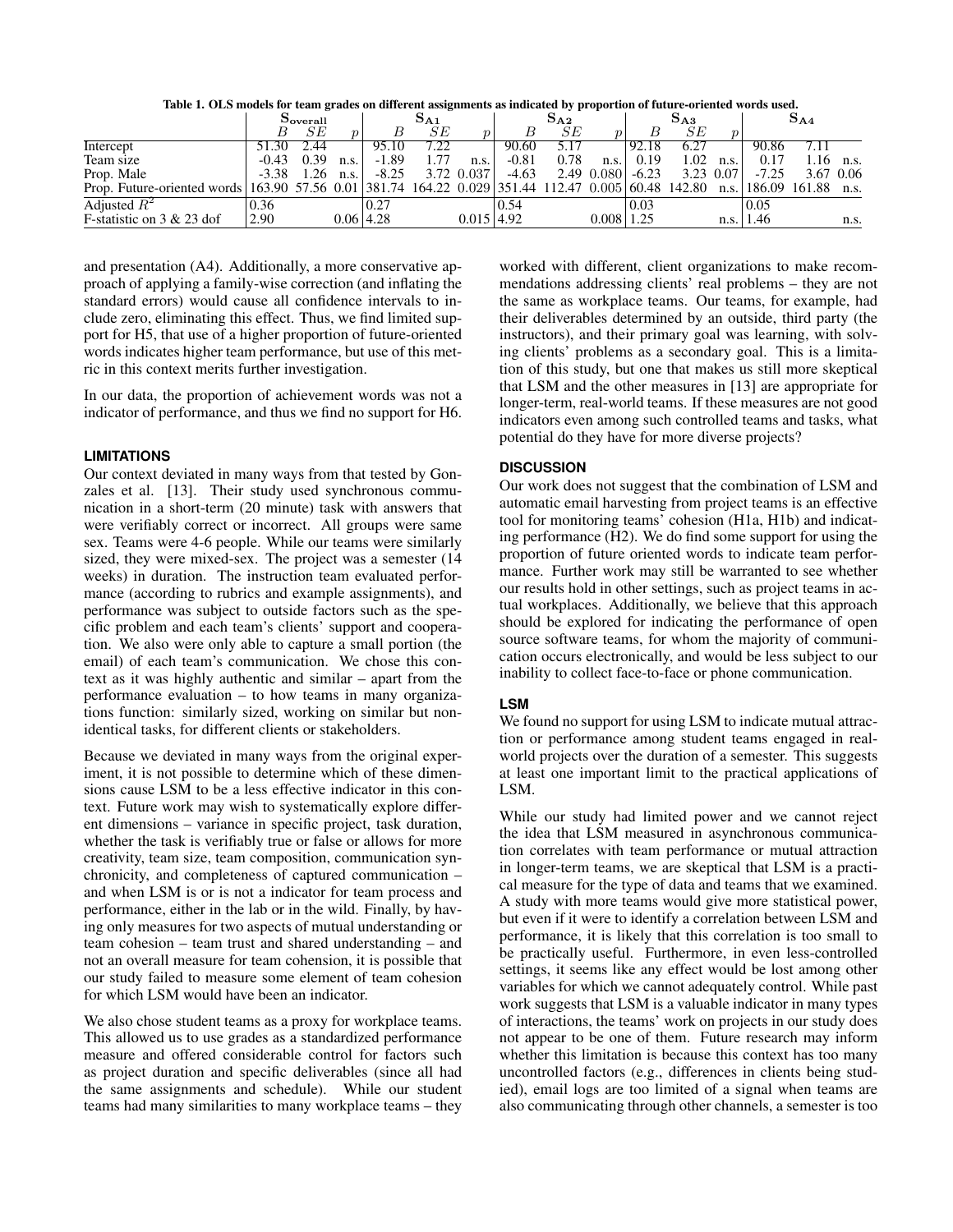long of a period for LSM to be applicable, or some other reason.

# *Exploration: LSM over time*

Seeking explanations for our negative result, we were curious whether a semester was too long of a period for LSM to be valuable. Perhaps all teams eventually converge, and what matters is their rate of convergence, or how much the team's language converges. Thus, we explored whether mimicry increased over time, operationalized as whether teams' LSM scores were higher at the end of the semester than at the start. In a paired t-test, LSM scores were no higher in the second half of the semester than the first half, or in the last quarter of the semester than the first quarter. Observed differences were very small (0.005 and 0.008, respectively, and with little variance), so even if our test was under-powered, any actual change over time is likely negligible. This would be consistent with findings that style matching occurs very quickly (in a matter of seconds in face-to-face interactions) [\[22\]](#page-6-10).

Had we observed changes in LSM over the semester, we would have been curious if the changes (rather than raw score) indicated our measures of mutual attraction or performance. As a further check, we analyzed the emails from the two weeks before each group assignment's due date to see if the LSM score from this more limited set of messages was an indicator of short-term performance: the grade on that particular assignment. These models were also not indicative of performance.

# **Future-oriented words**

A higher proportion of future-oriented words used in team messages was indicative of higher team performance, as it was in [\[13\]](#page-6-0). This is consistent with other findings that futureoriented attitudes or scenarios can indicate performance (e.g. [\[25,](#page-6-21) [33\]](#page-7-7)), but the ability to detect this in limited, text-based behavior traces is exciting. Though we do not fully understand its limits, the robustness of this result across two different studies and contexts is notable. With further refinement, this measure may be suitable for use in team dashboards or to provide visibility of potential performance issues to management.

There are, however, many questions that remain to be answered. How robust is this result? Why was it a indicator for early assignments but not later assignments? Our study does not offer an explanation, but earlier work encourages some speculation. The theory of achievement motivation [\[24,](#page-6-22) [25\]](#page-6-21) predicts that the effects of future-oriented scenarios are greater when success at the current task is perceived to be an immediate prerequisite for future success. Our teams may have perceived success on the earlier assignments to be a prerequisite for success on the latter assignments - i.e., they would not be able to produce good quality final reports if they were not able to produce good process models (A1) or affinity diagrams (A2) - but not have perceived success on the final assignments as a prerequisite for any future success. This does not explain the indicative ability of future oriented words in [\[13\]](#page-6-0), though, as their tasks had no dependencies. We hope that future research will address these questions.

# **Obtrusiveness**

We selected email because it was practical to collect and fairly unobtrusive on teams' work practices. Beyond adding the collection email address to their distribution list and remembering to use that distribution list, this approach required no additional work from team members. Of the 30 teams that opted-in to the study, 27 appear to have remembered to use the distribution list in at least a substantial portion of their email communication, suggesting that our assumptions were reasonable.

Our study does not, however, address how intrusive such a monitoring system is from a privacy or autonomy perspective. While a production-system could further protect users' privacy by consuming emails as they are received – storing only word counts – rather than storing messages to be analyzed post-hoc, as they were in our study, team members may still resist such a system. There is a long history of workers perceiving performance monitoring as intrusive or diminishing their autonomy [\[2\]](#page-6-23). If dashboards are to be built to indicate team performance or process based on email or other communication traces, there remains a question of whether the project team members will be willing to allow their email to be monitored in this way, or whether such an application is "snoopware" [\[1\]](#page-6-24) that people would choose to avoid. Future research should address this question before such systems are built and deployed.

# **CONCLUSION**

This study contributes to the literature by evaluating indicators previously found to be valuable for indicating team performance and cohesion in the lab in a field setting, among real-world teams and over a three-month project. We were optimistic that LSM and the other indicators identified in [\[13\]](#page-6-0) would prove to be useful indicators of team performance, shared understanding, or trust in the field. Had this turned out to be the case, it would have opened the door for management dashboards or other tools to monitor team performance and functioning based on these measures.

Instead, we find no support for using the majority of indicators identified by Gonzales et al. [\[13\]](#page-6-0). There are many possible reasons for this, some of which we discuss above. While this is disappointing from a practical standpoint, it helps to better understand in which situations and for what LSM and other metrics may or may not be useful indicators.

We also found that one measure – proportion of futureoriented words used – which indicated team performance in a short-term, lab setting may also indicate team performance in a semester-long educational setting, but not for all assignments. Due to the limitations of this study, these results should receive further scrutiny in future research. Future work should also explore conditions in between those we tested and those tested by Gonzales et al. to better understand the limits of these measures and why they do or do not work in different contexts.

# **ACKNOWLEDGEMENTS**

We thank to the students and instructors who helped make this experiment possible. This study also benefited from feedback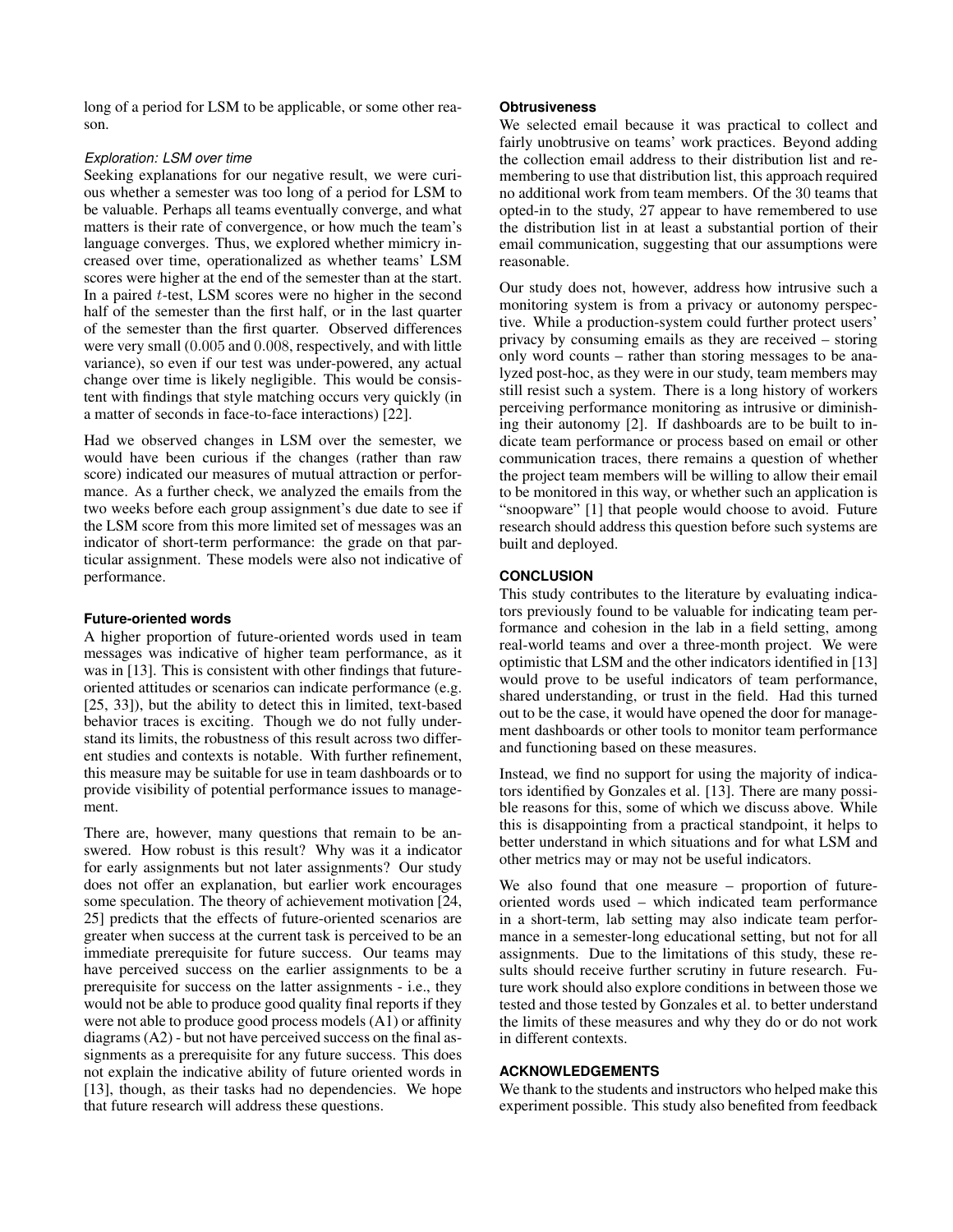from participants in the Social Computing seminar in Fall 2009, especially Paul Resnick and Eytan Bakshy. Anonymous reviewers' comments and suggestions substantially improved this manuscript.

# <span id="page-6-24"></span>**REFERENCES**

- 1. Allen, J. Groupware and social reality. *Computers Society 22*, 1-4 (1992), 24–28.
- <span id="page-6-23"></span>2. Ball, K., and Wilson, D. C. Power, control and computer-based performance monitoring: Repertoires, resistance and subjectivities. *Organization Studies 21*, 3 (2000), 539–565.
- <span id="page-6-14"></span>3. Biehl, J. T., Czerwinski, M., Smith, G., and Robertson, G. G. Fastdash: a visual dashboard for fostering awareness in software teams. In *Proceedings of the SIGCHI Conference on Human Factors in Computing Systems*, CHI '07, ACM (New York, NY, USA, 2007), 1313–1322.
- <span id="page-6-4"></span>4. Brannick, M. T., and Prince, C. W. An overview of team performance measurement. In *Team Performance Assessment and Measurement: Theory, Methods, and Applications*, M. T. Brannick, E. Salas, and C. W. Prince, Eds. Lawrence Erlbaum, Mahwah, New Jersey, 1997.
- <span id="page-6-9"></span>5. Brennan, S. E., and Clark, H. H. Conceptual pacts and lexical choice in conversation. *Journal of Experimental Psychology: Learning, Memory, and Cognition 22*, 6 (1996), 1482.
- <span id="page-6-8"></span>6. Chen, G., Wang, C., and Ou, K. Using group communication to monitor web-based group learning. *Journal of Computer Assisted Learning 19*, 4 (2003), 401–415.
- <span id="page-6-7"></span>7. Chioccio, F. Project team performance: A study of electronic task and coordination communication. *Project Management Journal 38*, 1 (2007), 97–109.
- <span id="page-6-19"></span>8. Cohen, S. G., and Bailey, D. E. What makes teams work: Group effectiveness research from the shop floor to the executive suite. *Journal of Management 23*, 3 (1997), 239–290.
- <span id="page-6-5"></span>9. Danescu-Niculescu-Mizil, C., Lee, L., Pang, B., and Kleinberg, J. Echoes of power: language effects and power differences in social interaction. In *Proceedings of the 21st international conference on World Wide Web*, WWW '12, ACM (New York, NY, USA, 2012), 699–708.
- <span id="page-6-15"></span>10. DiMicco, J., and Bender, W. Group reactions to visual feedback tools. In *Persuasive Technology*, Y. Kort, W. IJsselsteijn, C. Midden, B. Eggen, and B. Fogg, Eds., vol. 4744 of *Lecture Notes in Computer Science*. Springer Berlin Heidelberg, 2007, 132–143.
- <span id="page-6-6"></span>11. Fischer, U., McDonnell, L., and Orasanu, J. Linguistic correlates of team performance: Toward a tool for monitoring team functioning during space missions. *Aviation, Space, and Environmental Medicine 78*, 1 (2007), 86–B95.
- <span id="page-6-18"></span>12. Giles, H., and Coupland, N. *Language: Contexts and consequences*. Thomson Brooks/Cole Publishing Co, 1991.
- <span id="page-6-0"></span>13. Gonzales, A. L., Hancock, J. T., and Pennebaker, J. W. Language style matching as a predictor of social dynamics in small groups. *Communication Research 37*, 1 (2009), 3–19.
- <span id="page-6-12"></span>14. Grudin, J. Groupware and social dynamics: Eight challenges for developers. *Communications of the ACM 37*, 1 (1994), 92–105.
- <span id="page-6-13"></span>15. Grudin, J., and Poole, E. S. Wikis at work: success factors and challenges for sustainability of enterprise wikis. In *Proceedings of the 6th International Symposium on Wikis and Open Collaboration*, WikiSym '10, ACM (New York, NY, USA, 2010), 5:1–5:8.
- <span id="page-6-3"></span>16. Hacker, M. E., and Lang, J. D. Designing a performance measurement system for a high technology virtual engineering team a case study. *Integrated Manufacturing Systems 2*, 3 (1999), 225–232.
- <span id="page-6-20"></span>17. Ko, D.-G., Kirsch, L. J., and King, W. R. Antecedents of knowledge transfer from consultants to clients in enterprise system implementations. *MIS Quarterly 29*, 1 (2005), pp. 59–85.
- <span id="page-6-16"></span>18. Leshed, G., Perez, D., Hancock, J. T., Cosley, D., Birnholtz, J., Lee, S., McLeod, P. L., and Gay, G. Visualizing real-time language-based feedback on teamwork behavior in computer-mediated groups. In *Proceedings of the SIGCHI Conference on Human Factors in Computing Systems*, CHI '09, ACM (New York, NY, USA, 2009), 537–546.
- <span id="page-6-1"></span>19. MacBryde, J., and Mendibil, K. Designing performance measurement systems for teams: theory and practice. *Management Decision 41*, 8 (2003), 722–733.
- <span id="page-6-2"></span>20. Meyer, C. How the right measures help teams excel. *Harvard Business Review*, 5 (1994), 95–103.
- <span id="page-6-11"></span>21. Niederhoffer, K. G., and Pennebaker, J. W. Linguistic style matching in social interaction. *Journal of Language and Social Psychology 21* (2002), 337–360.
- <span id="page-6-10"></span>22. Pennebaker, J. W. *The Secret Life of Pronouns: What Our Words Say About Us*. Bloomsbury Press, 2013.
- <span id="page-6-17"></span>23. Pennebaker, J. W., Booth, R. J., and Francis, M. E. Linguistic inquiry and word count (LIWC): A computerized text analysis program, 2007.
- <span id="page-6-22"></span>24. Raynor, J. O. Future orientation and motivation of immediate activity: An elaboration of the theory of achievment motivation. *Psychological Review 76*, 6 (1969), 606–610.
- <span id="page-6-21"></span>25. Raynor, J. O., and Rubin, I. S. Effects of achievement motivation and future orientation on level of performance. *Journal of Personality and Social Psychology 17*, 1 (1971), 36–41.